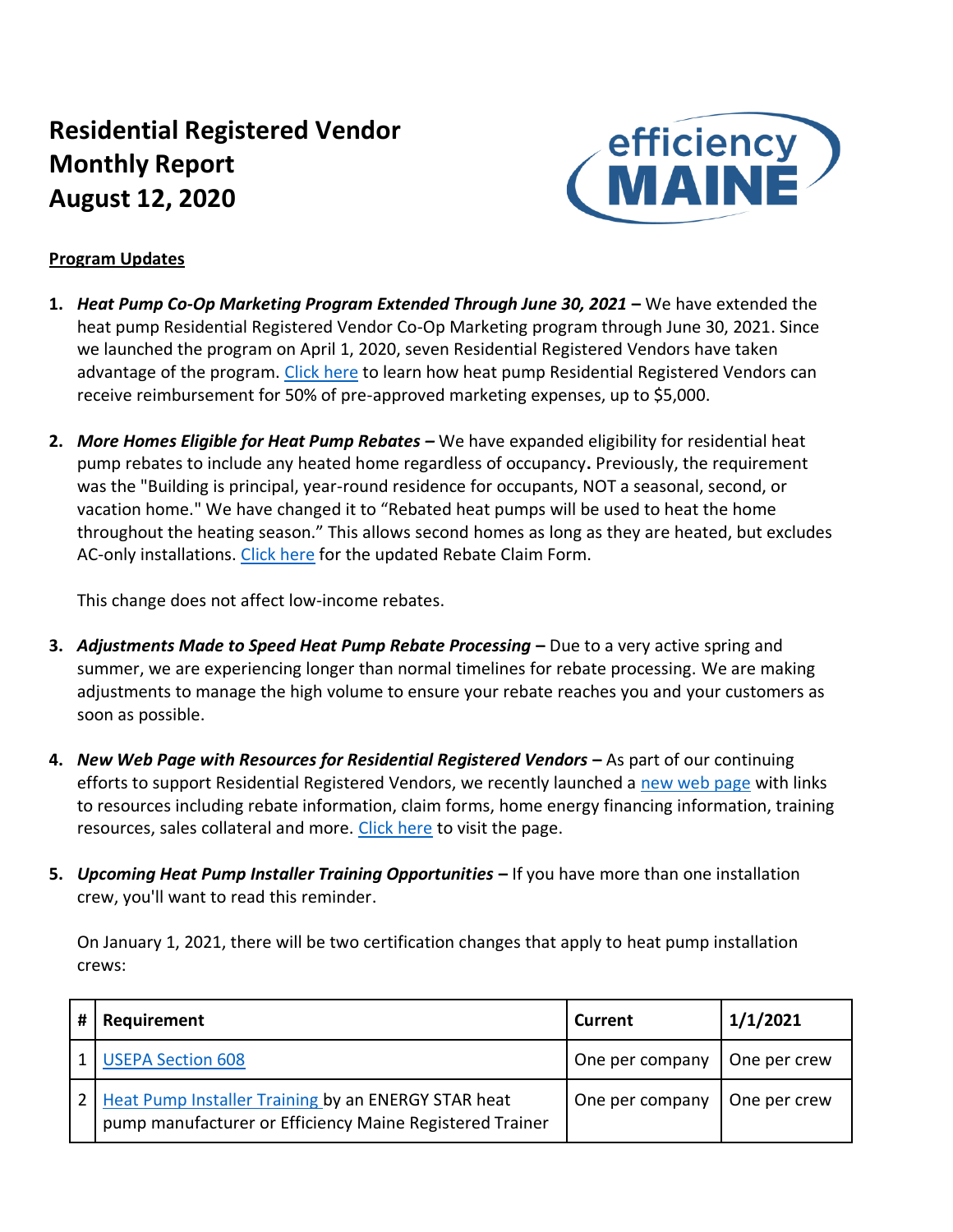You can start preparing now by sending technicians to one of these two upcoming [Heat Pump](https://www.efficiencymaine.com/docs/HP-Installer-Training-Required-Topics.pdf)  [Installer Training](https://www.efficiencymaine.com/docs/HP-Installer-Training-Required-Topics.pdf) classes:

| <b>Dates</b>            | Location                           | <b>Registration Information</b> |
|-------------------------|------------------------------------|---------------------------------|
| $8/17/2020 - 8/21/2020$ | Maine Energy Marketers Association | Click here for details          |
| $8/24/2020 - 8/28/2020$ | Maine Energy Marketers Association | Click here for details          |

Check [here](https://www.efficiencymaine.com/professional-training/) to find an up-to-date listing of approved courses.

\$500 training scholarships are available. [Click here](https://www.efficiencymaine.com/docs/RRV-Heat-Pump-Training-Scholarship-Application.pdf) for an application.

**6.** *Home Energy Loans up 15% –* July's 98 loans were 15% above July of last year and fiscal year-todate loans are up 15% over last year. If you don't already have a loan portal ID and password, you can reach our financial services provider (NEIF) by calling our Call Center (866-376-2463).

## **Tips**

- **1)** *Fact of the Month* **–** To date, Efficiency Maine has issued rebates for more than 23,000 completed weatherization projects.
- **2)** *Sales Tool of the Month* **–** Please remember to discard outdated Efficiency Maine brochures whenever changes to rebate amounts or eligibility requirements occur. To be sure that you have the latest versions please check ou[r Residential Forms](https://www.efficiencymaine.com/at-home/residential-forms/) web page, where you'll always find whatever is current. If you need new copies, please call our Call Center at 866-376-2463 to request a free supply.
- **3)** *Tip From the Field –* Based on input from installers, QA inspectors, manufacturers and distributors, we're making two changes to our [Heat Pump Installation Requirements Checklist.](https://www.efficiencymaine.com/docs/Residential-Heat-Pump-Installation-Checklist.pdf)
	- 1. We're changing from "Outdoor unit and line set protected from falling snow if below metal roof" to "Outdoor unit and line set protected from falling ice and snow"
	- 2. We're adding "Any coiled section of lineset must be horizontal"

[Click here](https://www.efficiencymaine.com/docs/Residential-Heat-Pump-Installation-Checklist.pdf) to download the latest version of the checklist.

**4)** *Rebate Processing Tip* **–** Please remember to use the latest version of Rebate Claim forms. To be sure that you have the latest versions please check our [Residential Forms](https://www.efficiencymaine.com/at-home/residential-forms/) web page, where you'll always find whatever is current.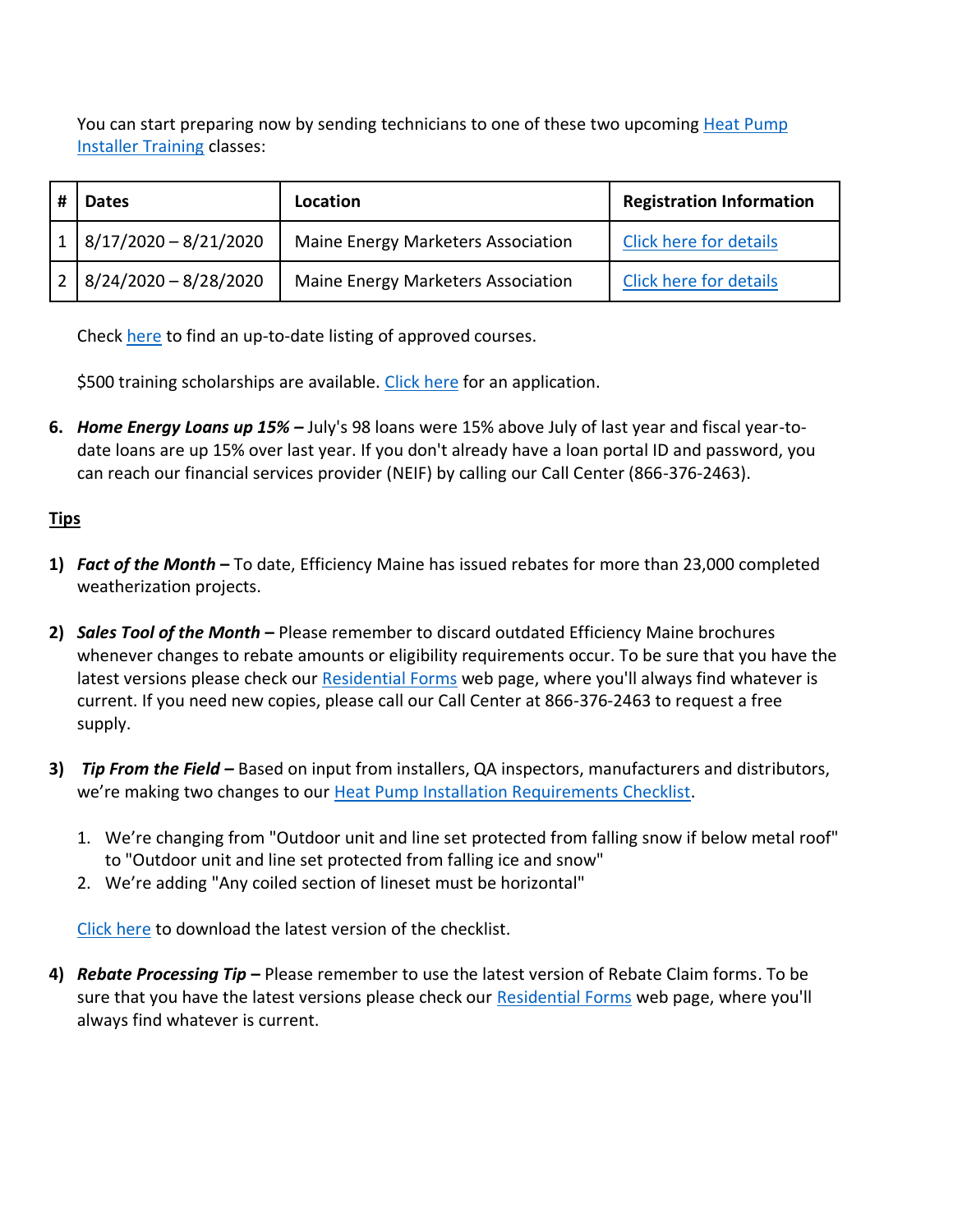## **Home Energy Savings Program (HESP)**



#### **HESP Number of Rebates - Last 12 Months**

| #              | <b>HESP Rebate</b>      | 2019         |                |           |     | 2020                     |       |       |                |     |                | <b>Total</b> |       |        |
|----------------|-------------------------|--------------|----------------|-----------|-----|--------------------------|-------|-------|----------------|-----|----------------|--------------|-------|--------|
|                | <b>Type</b>             | Aug          | Sep            | Oct       | Nov | <b>Dec</b>               | Jan   | Feb   | Mar            | Apr | May            | Jun          | Jul   |        |
| $\mathbf{1}$   | <b>Heat Pumps</b>       | 491          | 411            | 826       | 582 | 603                      | 458   | 504   | 588            | 433 | 654            | 586          | 1,171 | 7,307  |
|                | 1st Indoor Units        |              |                |           |     |                          |       |       |                |     |                |              |       |        |
| $\overline{2}$ | <b>Heat Pumps</b>       | 98           | 106            | 417       | 275 | 337                      | 289   | 247   | 323            | 268 | 403            | 327          | 655   | 3,745  |
|                | 2nd Indoor Units        |              |                |           |     |                          |       |       |                |     |                |              |       |        |
| 3 <sup>1</sup> | Air Sealing             | 71           | 73             | 94        | 107 | 114                      | 137   | 109   | 113            | 46  | 31             | 20           | 38    | 953    |
| 4              | <b>Attic Insulation</b> | 49           | 67             | 81        | 87  | 86                       | 125   | 92    | 94             | 49  | 33             | 26           | 29    | 818    |
| 5              | Basement                | 50           | 40             | 69        | 78  | 63                       | 103   | 62    | 64             | 34  | 21             | 22           | 24    | 630    |
|                | lInsulation             |              |                |           |     |                          |       |       |                |     |                |              |       |        |
| 6              | <b>Wall Insulation</b>  | 11           | 32             | 31        | 33  | 20                       | 26    | 27    | 28             | 22  | 13             | 11           | 14    | 268    |
| 7              | <b>Geothermal HP</b>    | $\mathbf{0}$ | $\overline{2}$ | 1         | 3   | $\overline{\mathcal{L}}$ | 5     | 5     | 7              | 4   |                | 1            | 1     | 32     |
| 8              | <b>Pellet Boiler</b>    | 4            | 4              | 8         | 5   | 12                       | 6     | 7     | $\overline{2}$ |     | $\mathfrak{p}$ | 3            | 5     | 59     |
|                | <b>Total</b>            | 774          |                | 735 1,527 |     | $1,170$ 1,237            | 1,149 | 1,053 | 1,219          | 857 | 1,158          | 996          | 1,937 | 13,812 |

## **HESP Number of Rebates – Last 12 Months (DETAILS)**